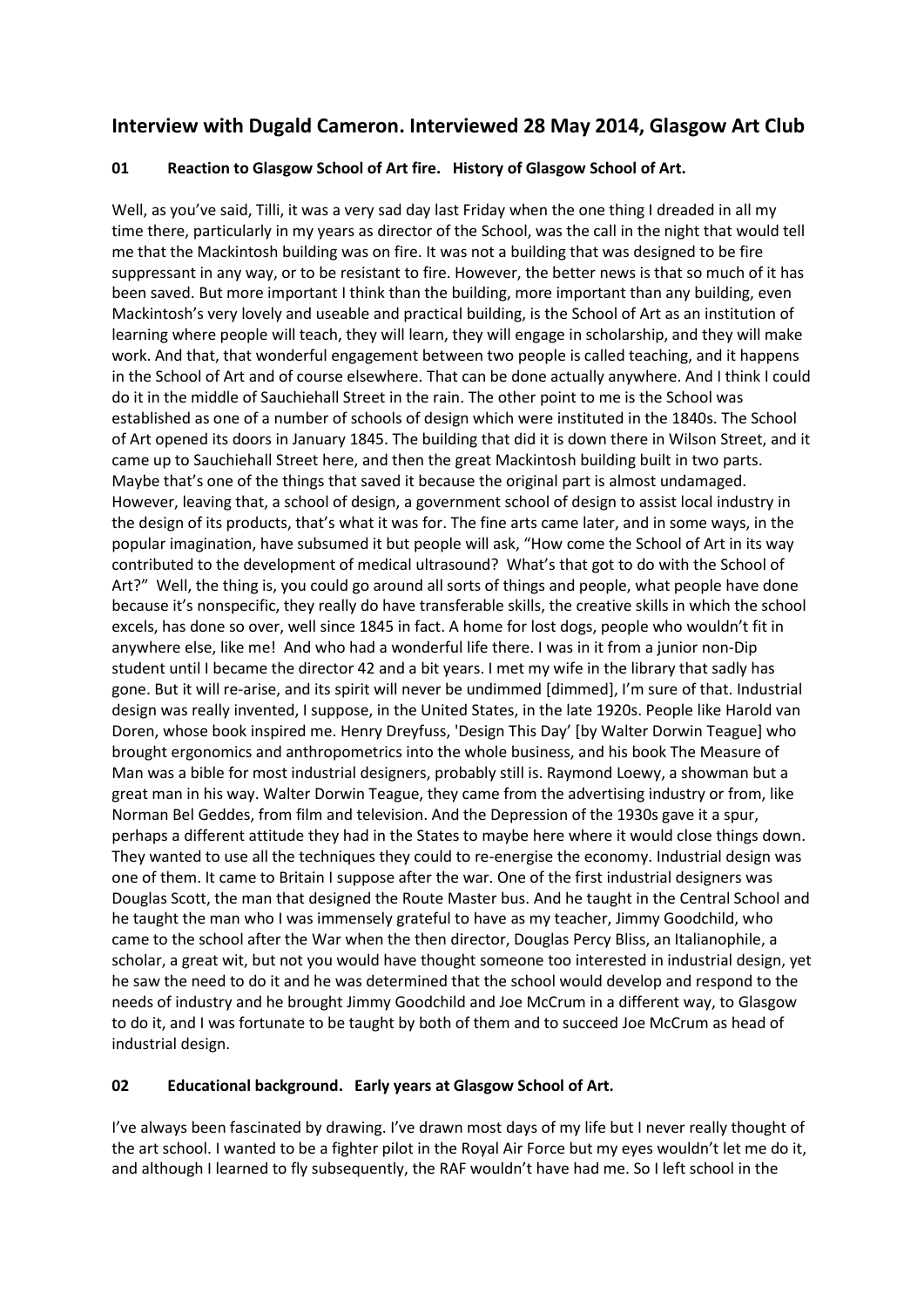autumn of 1956 having got whatever you needed to get. The High School of Glasgow is just along there. And I got various jobs lasting almost a week in some of them, and ended up as an apprentice in Rolls Royce. It's interesting that the new director of the School, just been in post for 9 months, has an almost similar background. He was a Rolls Royce apprentice in Bristol, Tom Inns, a very good guy, of course. Well, I was bored out of my mind in Rolls Royce. I also started at half past seven in the morning and I discovered the art school started at half past nine. So I went, I arranged to go and see it on some wet, miserable December evening in 1956. I trudged up the hill and was interviewed by Harry Jefferson Barnes, later Sir Harry Barnes, and an absolute dead ringer for Blunt, Anthony Blunt, in a curious way. Harry was, came from Sheffield. His father was a surgeon, Professor Roland Barnes, I think it was. He was a very distinguished man. Anyway, he was a gentleman and he looked at my stuff and said, "Why don't you think about industrial design?" I said, "Tell me what it is." And he did and I said, "I think that's for me." "Well," he said, "You can't join the course now because it's started but there's a junior non-Dip class, which really is a precursor to the diploma course, the four year diploma course." So I found myself on a January morning in 1957, up in Room 52A, I hope it's still there. It's off the Henman so I doubt it. Sixteen girls and me, an educational experience, coming from an all-boys school. Anyway that gave me an introduction to the school and I can't say I warmed to it much at that time. It seemed a kind of alien environment to me in many ways. It wasn't I got in, the following autumn, to the diploma course and met some great characters and people like Big Bob Bushnell, the retired chairman of the Heckmondwike Carpet Company, that I began to see life in a different perspective and the student dances, and the various other things, and the introduction to the secondary effects of alcohol were well exemplified by what we did. Anyhow, it was a great time and I really fell to the whole thing and suddenly the School of Art just went like that with me and I went like that with it. And we would have worked all the hours that we could get. We'd a marvellous teacher in the first and second year, W. Drummond Bone from Ayr draughtsman, Steven Bone, Muirhead Bone the etcher, the same family. Anyway he taught drawing as a discipline and wanted no nonsense about it. And perspective and all the things that actually are good for industrial designers. And when I draw, and I try to do this or paint every day, sometimes even just for a bit, and I'll go home tonight and go at the thing I'm doing at the moment. I'm thinking of the things that Willy Bone taught me. Two years of that and into industrial design with Jimmy Goodchild. And again, an eye-opener, "Do not design a refrigerator, design a method of keeping food cool." Profound. You know you go below what it seems, and that's the way creative thinking is encouraged and engendered. I tried to put that over to the students that I taught because I actually liked the business of teaching. And we were actually as students largely oblivious of the Mackintosh building. There were people like Bliss, like Barnes, who recognised and got going. The city would have burnt these buildings perfectly happily. That's probably a wee bit unfair at that time but they weren't too interested. They weren't too interested. And we were interested in what we were doing more than anything.

#### **03 Meeting Tom Brown. Beginnings of the Lund machine.**

Well, in my final year we all became aware of a very vivacious young first year student, Elsa Stevens. Sunshine, we knew her as. And in talking to us, Sunshine said to me that her brother in law, Tom Brown, Graham Brown, as we knew him, and as I knew him until recently. He's always been Graham, Thomas Graham Brown, to me. Anyway he was involved in the development of these new medical ultrasound machines and he didn't think much of industrial designers. Well, you couldn't have had a better invitation and I arranged to see Tom. And I went around one evening to his flat in Mount Florida and he said, "Well, we're about to get involved in building a commercial machine for Bertil Sundén in Lund. And this is what we're proposing to make." And he had these big drawings, prints, showing the machine and I've shown you the things. Here, you've got them. And I said, "Well, I don't think really this is very good." I was a very cheeky, young, industrial designer. "It's not very good." And I then began to fill out why I didn't think it was very good and it was because, I think, the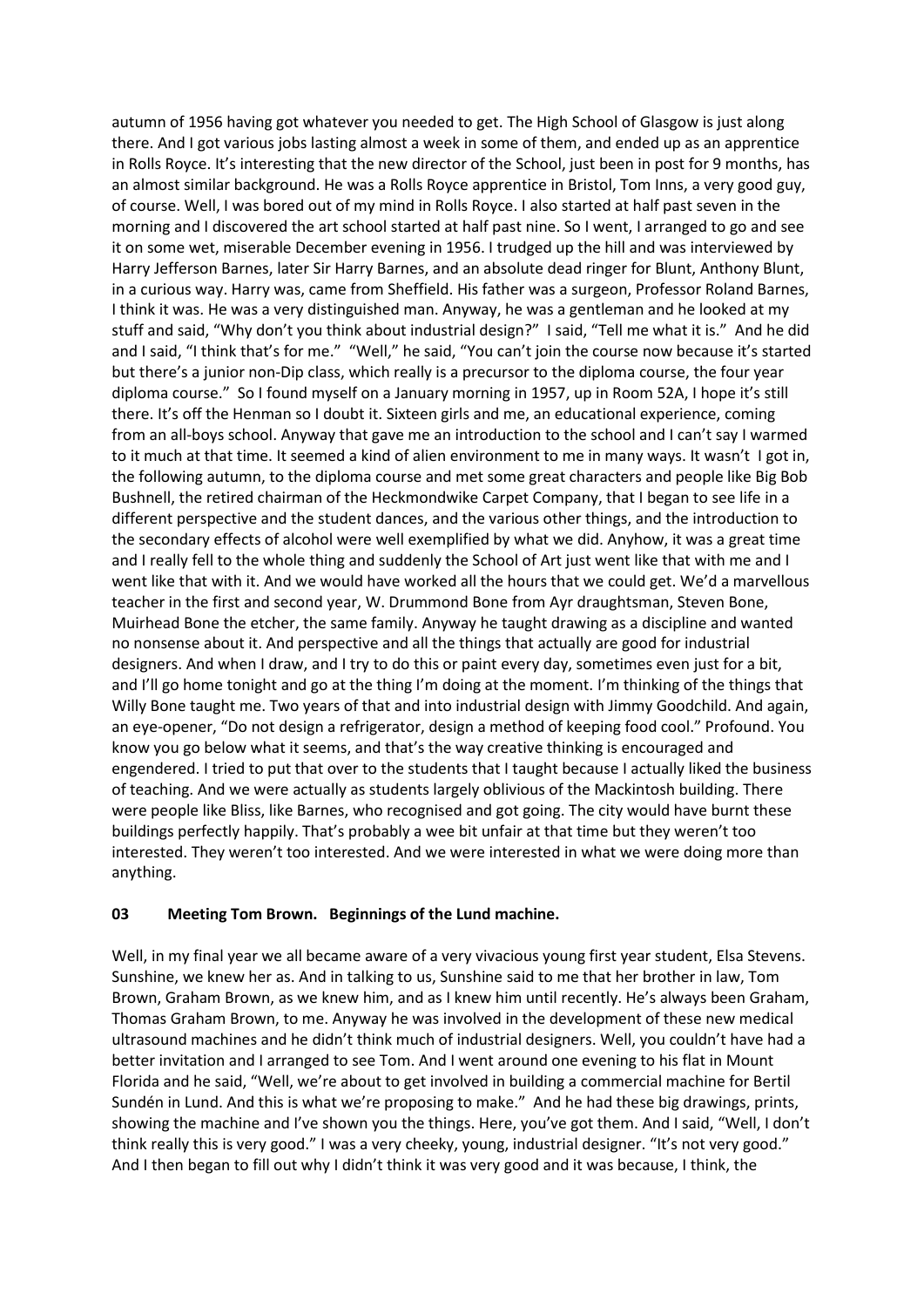ergonomics of it were wrong. Ergonomics is something people could relate to even if the aesthetics questions were not. And he actually agreed. And on his floor we put down… that was the design as… I had drawn this perspective, because they no perspectives of it, a Willy Bone technique, of the gun turret. And I said, "It's no good." And there were sketched out the configuration I thought would be so much better, of a central stem with things growing out of it, including a desk for the operator, doctor typically, and a place for them to keep all their bits and pieces. And be level with the patient, so not looking down on the patient, be level with their patient. And he accepted that. I then had to go and draw the thing out and this is the engineering drawing, the GA drawing that I did. This may feature as one of the great oddities in the history of engineering design because it was drawn to a scale that hitherto and before then unknown, and since unknown, 1:6 because it was the biggest bit of tracing paper I had. And that, it was largely built to that spec. That was one of the scans that came out of it. That's a multiple time-lapse shot of the Lund machine. And it was build. In fact the column was slightly too big to get out of the place where it was built and had to be reduced in height. You can see from the drawing where it's sawed off a bit to make it fit. And that I got to know the people at Kelvin Hughes. One of the unsung heroes of course was the deputy managing director who gave Tom the money to allow him to do it, about £500 I suppose, not more than that, and the permission to engage with Ian Donald who had been doing, and started off the business of medical ultrasound with an old flaw detector. And he got a new one from Kelvin Hughes. But Ian Donald tended to overwhelm other people and sadly, he did this a bit with Tom. Donald and MacVicar did great work in using the techniques of ultrasound but Tom Brown gave them the tools of it. And I was privileged to just be a hanger-on as it were. But I was learning to be an industrial designer at that time and Kelvin Hughes and the guys in Kelvin Hughes, wonderful people, smashing people, taught me so much. I really enjoyed it and learned a great deal. This was the actual presentation drawing of the Lund machine I had done, because I had always specialised in doing fancy drawings. That's not a fancy drawing, it's a very ordinary drawing of it but that was again before it was made. And it got over to Tom an interesting point that I've subsequently used a great deal: I could draw something that wasn't there and therefore I could draw what they were proposing and if you did it in an attractive way, it was used as a sales aid. And that got home to people because I certainly remember in other cases where I was trying to sell my services, one managing director said to me, "Well, I don't know if you're a good designer or a bad designer but I like your drawings."

#### **04 Working at Kelvin Hughes. Development of the Lund machine.**

But I then started doing other work for Kelvins. Jimmy Goodchild had been working for them previously, he was now down at the Royal College. So I did the development of the Lund machine, if you like, the true commercial machine, was the Diasonograph. And I drew it in different ways. That was my airbrushed drawing of what I wanted the Diasonograph to look like. And it was done on a modular system, with the mechanics in here, the electronics in the base of the thing here, and originally the idea was to have the patient on a moveable trolley. That didn't carry forward and this is the way it was ultimately made. But the wee electronics unit could be used on its own. And I devised with them a means of controlling it. There were three levels of control. The primary control. You only needed to expose a couple of buttons here. The secondary control, which somewhat of a skilled operator could use, and the tertiary control, you pulled forward the panel in the front and you had access to all the adjustments and controls. But you didn't need, all you needed to use the machine, once it was set up, were the controls here. And so there was a bit of ergonomics involved in that but it could be used on its own, and was indeed used on its own. And it was in white and pale grey, fashionable colours of the time. So that went on but very shortly after, that was about 1965, Smiths, the parent company, lost the patent action, which was raised on the flaw detection stuff by Automation Industries in the States, who were originally Sperry, who had the Firestone patents. And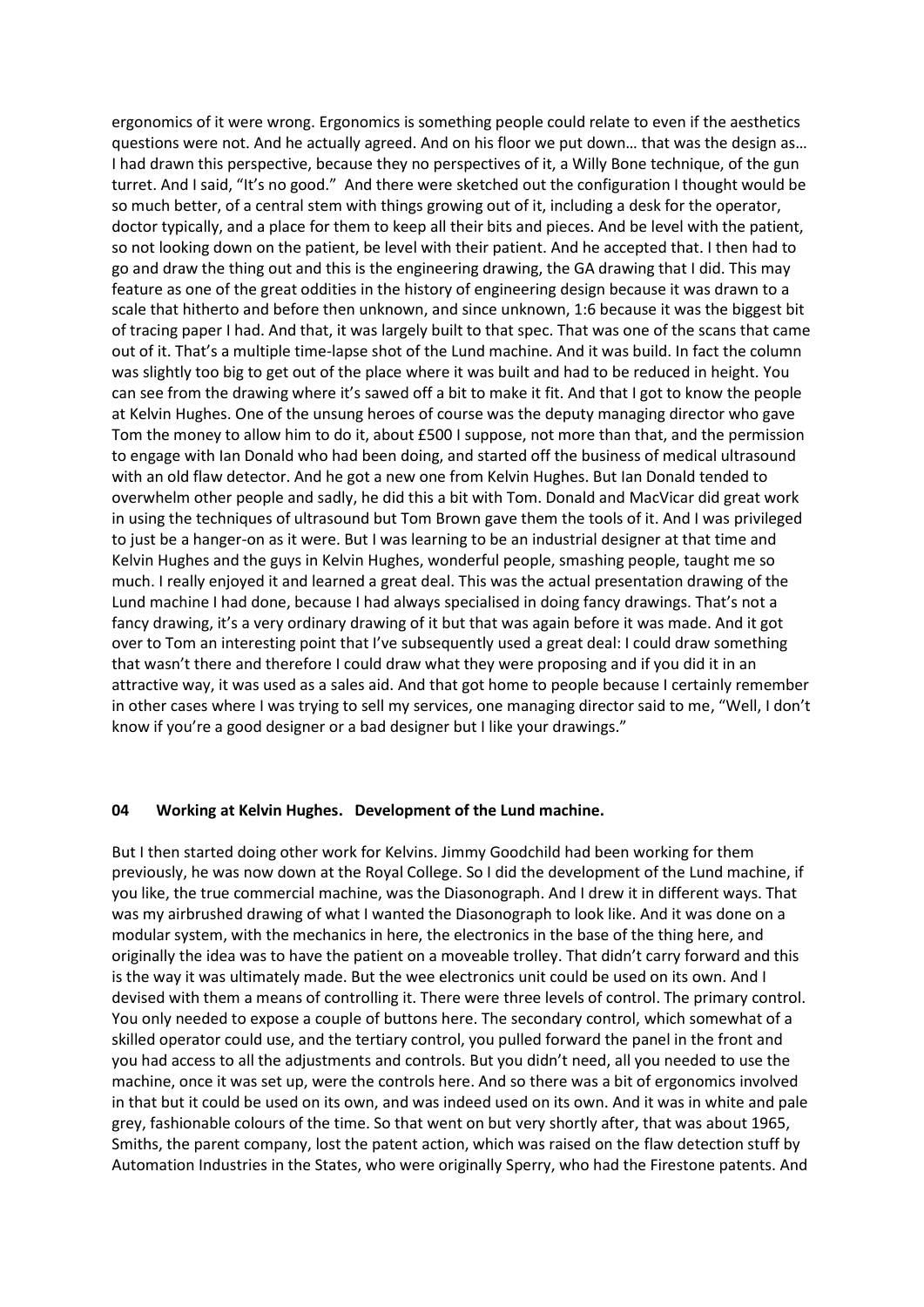they lost that and then pulled out of the whole business. Now whether they might have argued a bit more I don't know but they lost and came out of it. And so it finished in Glasgow and it was saved then, if you like, by Nuclear Enterprises in Edinburgh, taking it on. But then they were taken over by EMI who had their own imaging systems. I think it was the magnetic resonance imaging. And so you know it left. And another invention, if you like, in Britain, bit the dust. And now we buy in some amazing machines they are, that you now see, from things which were hardly pictorial, that was a scan from an open Polaroid camera to actual almost completely pictorial images in fact. Astonishing to see. I would hope though that the real development might be in therapeutic, high intensity focussed ultrasound. We can kill tumours and other things. I believe this is being developed…

#### **05 Practicalities of being an industrial designer. Invoicing & payment.**

Well, I was learning how to be an industrial designer professionally which included sending bills to people and Kelvin Hughes had an interesting system, which I found out later. That engineers could sign off bills up to £50 so one had to sometimes use multiples of fifty to get paid. Other than fifty, you know, had to be formally done. But anyway I arranged to send my bill in and this was, this came back with the cheque, a confirmation as it were of the order, which was done informally, and it's for £21 you would see. But that helped me on my way, as an addition to my scholarship, which I'd won from the Trades House of Glasgow, it took me around Scandinavia, so hence you know Tom's remarks in this letter.

It says, "Dear Dugald, Please find enclosed an official order for the drawings which you have done." As you see, the order came after the job. "This is purely a confirmation order but no doubt in years to come it will acquire some sentimental value. I have pushed the machinery for getting payment to you as hard as I can but payment for all our orders is made from central accounts in London and beyond a certain point I cannot go. However I am assured that a cheque will be in your hands before the end of the week. Please remember the dignity of your calling and attempt to behave in an orderly fashion in Scandinavia. At any rate, enjoy yourself, Graham." Now Graham was what I knew him as, Thomas Graham Brown. [laughs]

## **06 Working in industry (Kelvin Hughes). W. T. Slater**

I had, I might go back a stage actually because in my post-Dip I designed an operating theatre table, which is in the same vein of things. This was a hydraulic one instead of a mechanical one and it was done in conjunction with the late Dr Jim Patrick in the Royal Infirmary in Glasgow but it just was a student project, it wasn't in fact made. But it was in the medical field in fact. I didn't have much more to do with the medical stuff other than in the analytic stuff. I did a lot of work for Joyce-Loebl at Gatehead who did sort of blood analysis and things of that sort, machines for that. I did quite a lot of stuff for them in that. And for Flow Laboratories in Irvine, again on analysing bodily fluids and whatnot, automatic machines and quite some interesting stuff for them. They were very interesting to work with, as were Joyce-Loebl. I mean it was a great time in many ways because I was finding out about how to be an industrial designer [laughs] and I have to admit the guys at Kelvins educated me more than anybody. They were smashing people. Some of them died rather early on but the experimental part of Kelvins was great. One man has never been given the credit though, I mean apart from Tom, who was overshadowed I think rather disgracefully by Ian Donald. Tom is the hero in my view because he gave them the tools. But the man who allowed Tom to do that was W. T. Slater, the managing director, deputy managing director of Kelvin Hughes, who was up here, and he got the money going and kept the project going when there was all the reason, that you know if the moneymen had really been in charge it wouldn't have happened. And people like John Fleming were allowed, you know young engineers, to develop the whole thing and it was that atmosphere in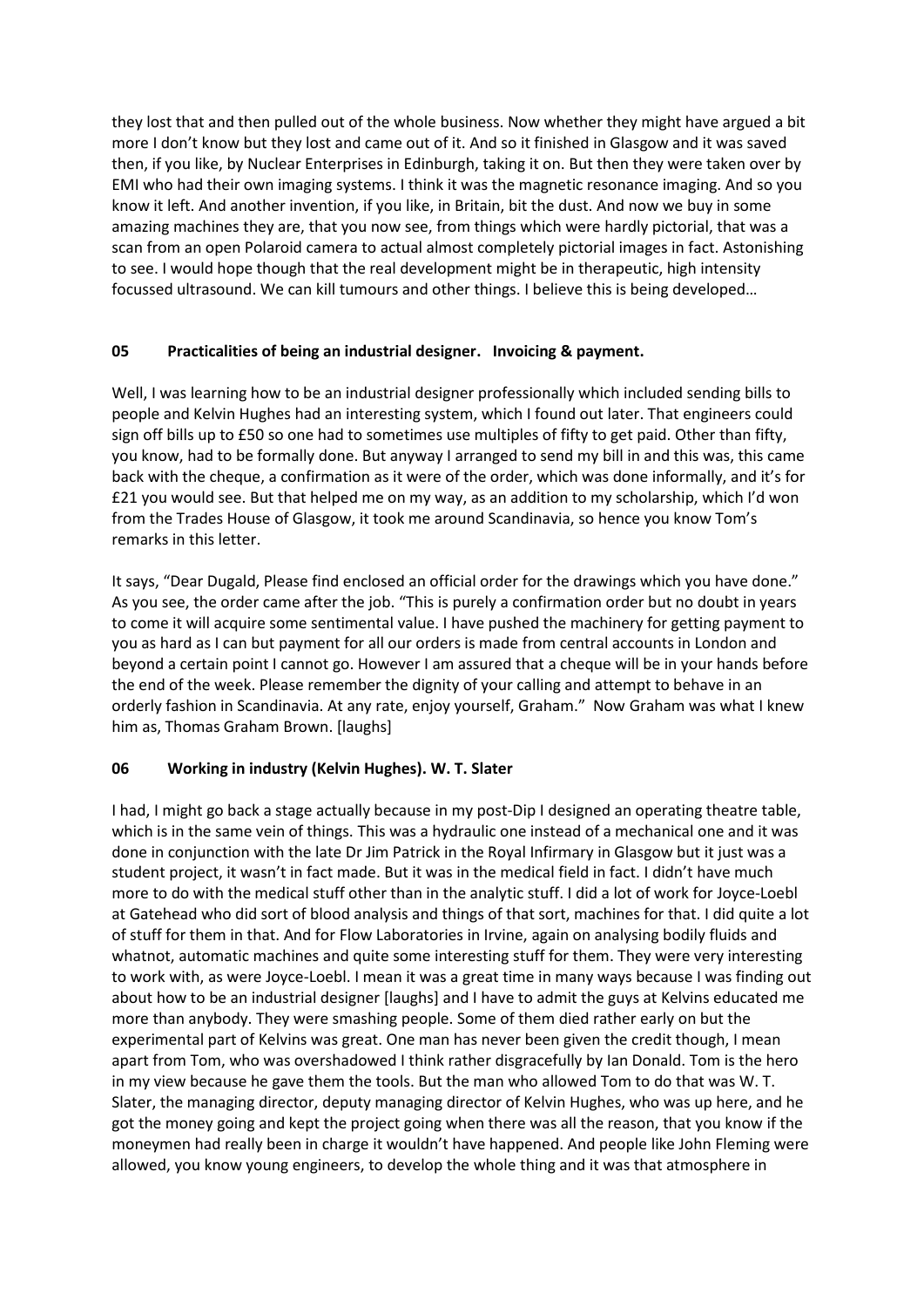Kelvin Hughes. I'm sure Lord Kelvin would have been proud of it, and sad when it collapsed in 1966 and the whole thing was shut down. That was one sadness I began to realise that you know things were never forever. [laughs] I did end up working for about 42 different companies in the UK, both England and Scotland, and in America.

#### **07 Working in Europe, returning to Glasgow. The genius of Mackintosh**

In 1969, I saw the post of the chair of industrial design being advertised in the University of Delft and I thought rather cheekily put in an application. I was 27, I think, at the time, and found myself going there and being interviewed. I'd been at Joyce-Loebl's the week before and had to make a call, a phone call, and I found out the telephonist was Dutch. So I got her to write me out what would be my opening statement and what I had to say, in Dutch, and tell me how to say it. And I did, and they were quite surprised. Anyway I got the, I was actually appointed to the chair by Queen Juliana, but I became uneasy because it was very bureaucratic. I was then age 28, wasn't interested too much in that, and at the same time Joe McCrum left to retire, he retired from the School of Art. He had been a student of Henry Moore at the Royal College, one of the very early Scottish, British industrial designer. But I was then offered the job of senior lecturer in charge of product design, which I did for about 10 years, and had a marvellous time. One of the happiest time in the School of Art because I could really do all sorts of different things. I brought industry into it in a big way, and we got some very, very good students, some of whom are professors of various things now. And then 10 years of that, about, I became Head of the School of Design. The GSA was comprised of three schools: the school of fine art, drawing and painting, sculpting etc.; the school of design and craft, graphic design, interior, industrial, silversmithing, ceramics, embroidered and woven textiles, printed textiles. I did that for about 10 years, and in rather sporting circumstances, the then director, having left after nine months, overnight I was appointed director of the school, which was difficult for about two or three weeks. But I mean no student of the school was going to refuse the chance to do something because the school was in difficulties. We had, it was treading water. We didn't know it at the time but it was clear. And with, you know, confidence in the Scottish office wasn't very, it was a difficult period that was about to come because we'd changed from a benevolent Scottish Office education department who liked the school and helped, to the Scottish Higher Education Funding Council, or the Forces of Darkness, as I got to know them, and they were uninterested. They were moneymen and couldn't give a damn. So we found ourself with a reducing unit of resource to do more things. The old treasury indemnity, and this is rather relevant to recent events, which supposedly insured the school but didn't cost us anything, because it was insured, as it were, by the Treasury, was abandoned. We had to buy insurance on the open market. Try insuring the Mackintosh building. And I actually said, "No, I'm not going to do it. If the public want this and you want this as a great building as a great building, the public purse has to pick it up. And to USHEF's credit, they did. Now we'll see sadly, tragically, if that's the case because it will have to be rebuilt, and as a working art school, not as some trophy building. Because actually what matters, I have never been a buildings man. I can teach art and design in the rain in the middle of Sauchiehall Street, and I've done so. It is that magic interaction between two people or one and a group of people that inspires other people to do things, not the building. Even Mackintosh's lovely, wonderful, human building, probably one of the finest art school buildings that have ever been designed. That is his actually greatest achievement. The aesthetics are lovely and interesting and intriguing but it worked as a school of art for over 100 years. It was designed as that and it was designed by Fra Newbery who laid down the brief, and there is an important bit for industrial designers, to get a brief from a knowledgeable client who knew what he wanted but more particularly what he wanted was what was needed, and he expressed that in the brief. And the genius of Mackintosh created that building. It's in that a lesson. In all the clever little bits of it, not expensive things, how he would take the ends of a steel beam, have them cut and bent round. How he would, in what was the store above the library sadly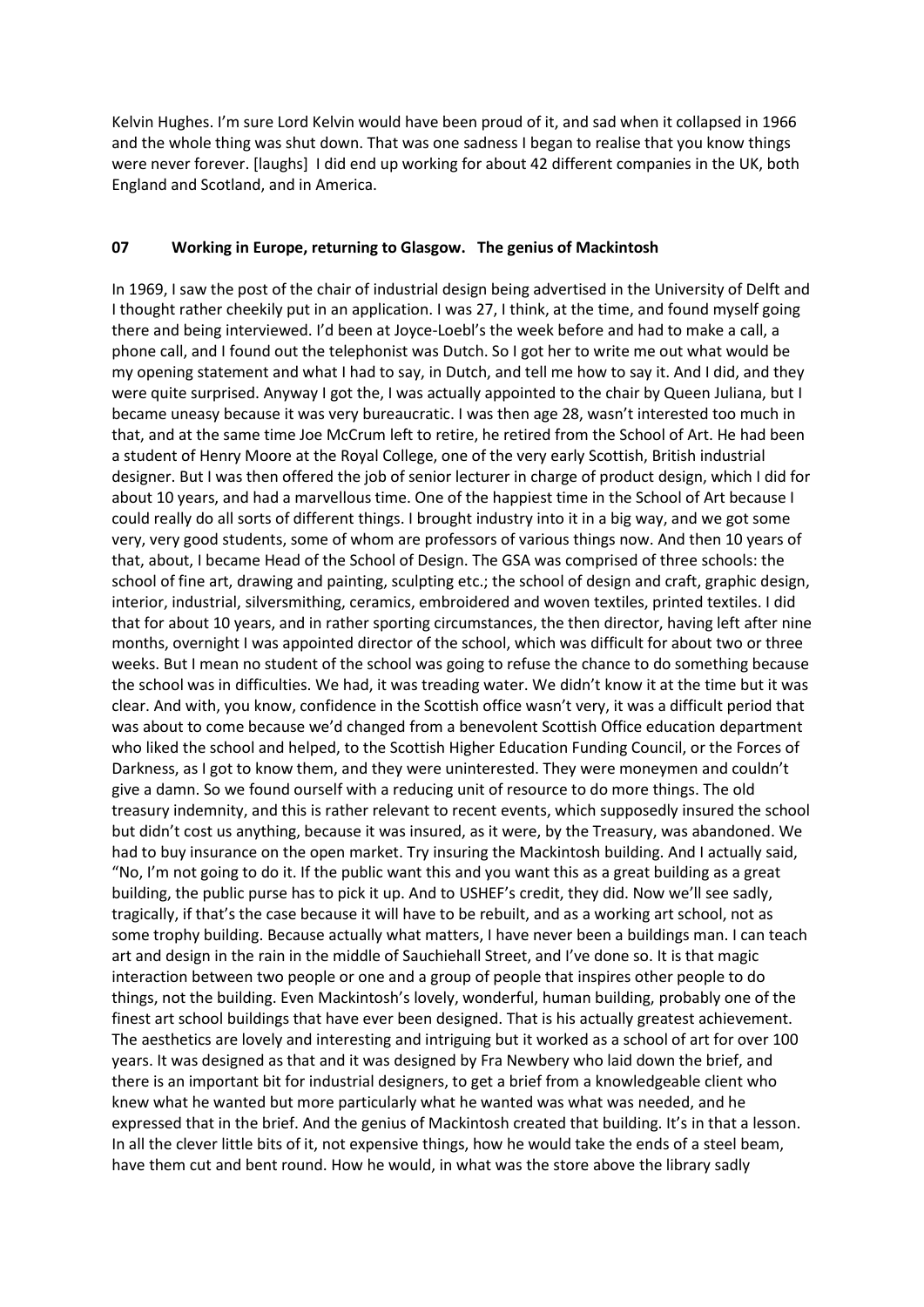destroyed last Friday, how he would suspend the ceiling of the library, the floor of the furniture gallery, with wrought iron twisted support. Lovely, clever idea. It's that totally missing in the new building.

#### **08 Industrial design: brief and problem solving. The function of design.**

Well, I think one of the problems, or one of the common features, of being an industrial designer around this part of the world in the sixties, and probably elsewhere, was always being called in too late. You know, we've made this, we don't like it, what can you do about it? Choose the paint, you know. The necessity is of course to get in at the beginning when the concept is being talked about because the important bit is to establish, "What problem are you trying to solve here?" And the important thing is not a refrigerator, a method of keeping food cool. And I used to insist in all of my jobs that the client writes to me as to what they think they want. Now that isn't to be taken just the way it is. That's to be debated and argued about and discussed and out of that comes the brief for the job. Now the brief again is not a prison that you work within but is the starting point for what one hopes would be a creative adventure. There shouldn't really be tension between aesthetics and function and ergonomics. I don't think there is. That's the different between styling and design. Styling is when you're imposing something on something without reference to it, whereas design, it actually arises out of an understanding of the function, just as Charles Rennie Mackintosh designed that art school. He designed it from a good brief by Newbery who understood what he wanted as director but also what was needed. He understood what was needed so a good brief, and it's essential that that happens. Now there are cases where styling is perfectly valid, I don't argue against that. But there ought to be some reason for most of it and I can, even in the paintings I'm trying to do, the photographs that were never taken, I can point and say why I'm choosing to do a particular thing. So it can't just be what comes 'up yir humph' as it were. I have a kind of, it's a kind of bogus theory really, that the opportunity for a designer to design something separately from the consideration of the function, is a function of the amount of power that is being put through the object. Now where a large amount of power is being put through a small amount of material or a relatively small amount of material, you have no great opportunities to design it in a purely whimsical aesthetic manner - jet engine: a vast amount of power, a small amount of material*.* Ladies dress you can design it any way you want because mechanical power doesn't come into it. Another sort of power almost certainly does. [laughs] So if you like there's a relationship in my view between, you know, function in that sense of what the thing does and the amount of power that is going through a piece of machinery and the ability of the designer to design it irrespective of its function. I mean I think there is a relationship in that way. You know whether, in the aviation industry things are designed to very complex mathematical formulas, although some, I mean some great aerodynamicists have said that they do much of it intuitively. Richard Whitcombe, the late Richard Whitcombe, of NASA, and you do feel about things. You can feel about aerodynamics and you can then reduce it to the complexities of the Navier–Stokes equations and whatnot, and they are beautiful things in their own right. I mean it is another view of mine that a country that is not good at mathematics collectively has had it, because much of the modern world stems from an understanding of it. And I find that with some of my students, that the foreign students have no problems, you know they just accept that, you know they know that and they come to you with it. Now I've come to it late in life but I think that's the case.

## **09 Industrial design heroes. Engineering and utility.**

Well, I admire of course the work of Jonathan Ive in Apple although I have been, I've bought millions of pounds of Apple computers for the School of Art when we were told we should have, y'know, Microsoft etc. etc. etc. But Apple Macs were much better for the visual stuff. I have an Apple Mac, several, myself. So I admire him for what he's done there in a visual sense but also in a user sense.